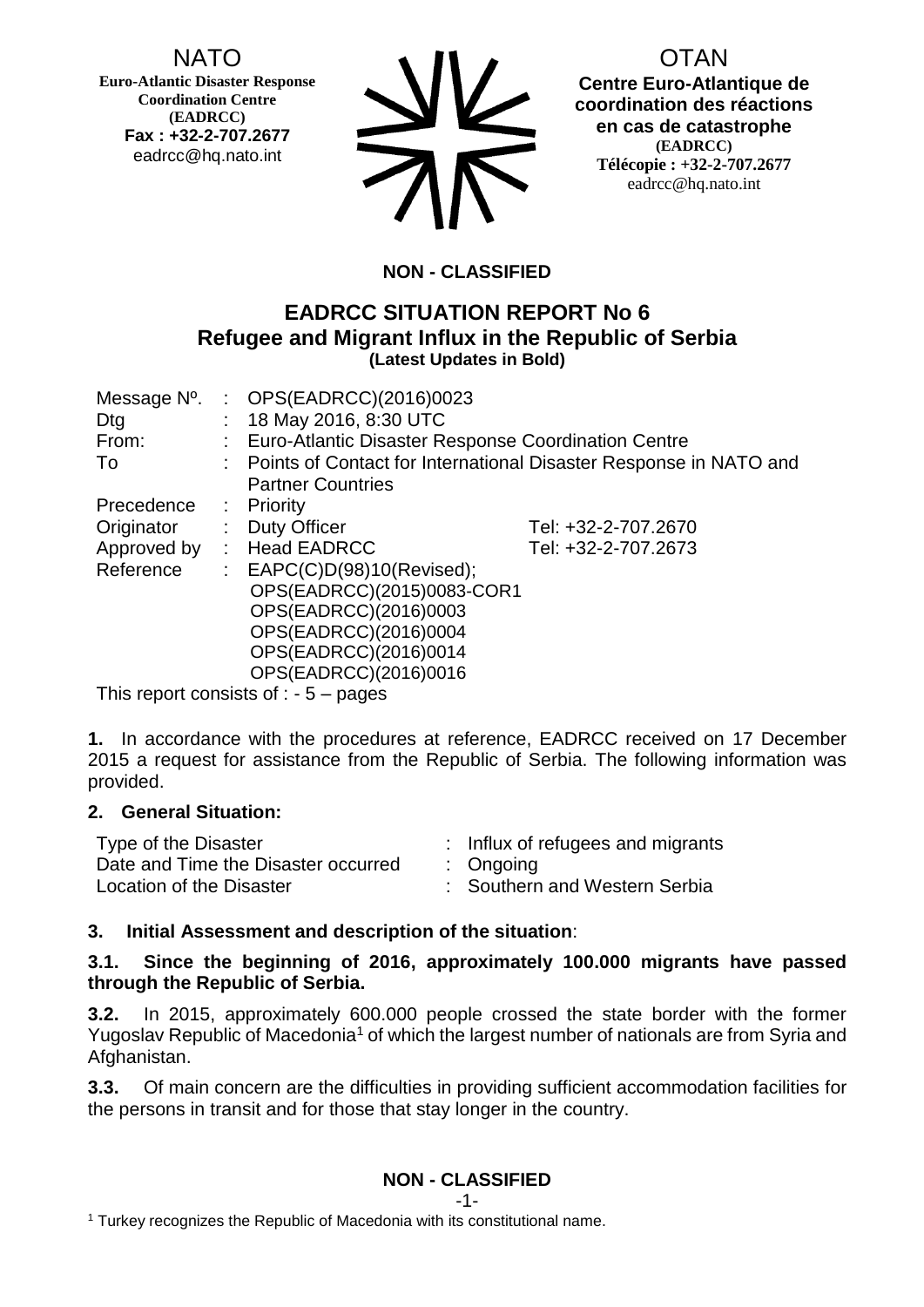**3.4.** Due to the overstretched national capacities humanitarian assistance is still needed to insure temporary shelter, accommodation and medical assistance. On 3 March 2016 a revised consolidated list of items have been forwarded to EADRCC.

## **4. National resources available for disaster response and measures taken:**

**4.1.** The Serbian Ministry of Labour and Social Affairs and the Commissariat for Refugees and Migration are the primary responsible authorities for migrants. They presented a Crisis Response Plan to the Government of the Republic of Serbia, which was adopted by the Serbian Government at the beginning of September 2015.

**4.2.** Representatives from the Ministry of Interior, Commissariat for Refugees and Migration, Ministry of Health, Ministry of Labour and Social Affairs and other relevant organizations provide assistance to the migrants in all reception centres in Serbia. Aside from the regular capacities of the Commissariat for Refugees and Migration of the Republic of Serbia in five existing accommodation centres (Banja Koviljaca, Bogovadja, Sjenica, Tutin, Krnjaca) with 810 beds, capacities in these centres were further expanded to 1,010 beds to cope with an increased influx of migrants.

**4.3. Particular efforts have been made to provide sufficient capacity at Presevo and Sid accommodation facilities as points of entry and exit from the country so at the moment only at these two points around 3000 persons can be taken care of in case of emergency.**

**4.4. At this moment the occupancy rate of existing accommodation capacities is not high and by the 15th of May 2016 ranges between 10 and 15%, with 227 persons located in a regular asylum centers, namely: AC Krnjaca - 202 persons, AC Sjenica - 8 persons, AC Tutin 3 persons, AC Banja Koviljaca - 14 persons. Additionally 61 persons are accommodated in temporary transit reception centers (30 persons in Presevo, 23 persons in Sid, and 8 in Subotica).**

## **5. Assistance provided by Allied and partner nations and International organizations:**

**5.1** On 21 September 2015 the Republic of Serbia activated the Union Civil Protection Mechanism for help in coping with migrant crisis. Nine EU countries have so far provided humanitarian assistance.

**5.2** Estonia has offered 6,560 pillows 740 mattresses through the EU Civil Protection Mechanism. The offer was accepted by the Republic of Serbia and the items were delivered on 22 March 2016.

**5.3** On 22 January 2016, Portugal offered 300 sets of bed clothes and 20 winter tents for 6-8 persons in response to the request circulated by the EADRCC. Serbia has accepted this offer.

**5.4** On 4 February 2016, The Netherlands delivered 3.850 sleeping bags and 4 ambulances through the EU Civil Protection Mechanism.

**5.5** On 8 February 2016, the United Kingdom offered 276 tents through the EU Civil Protection Mechanism.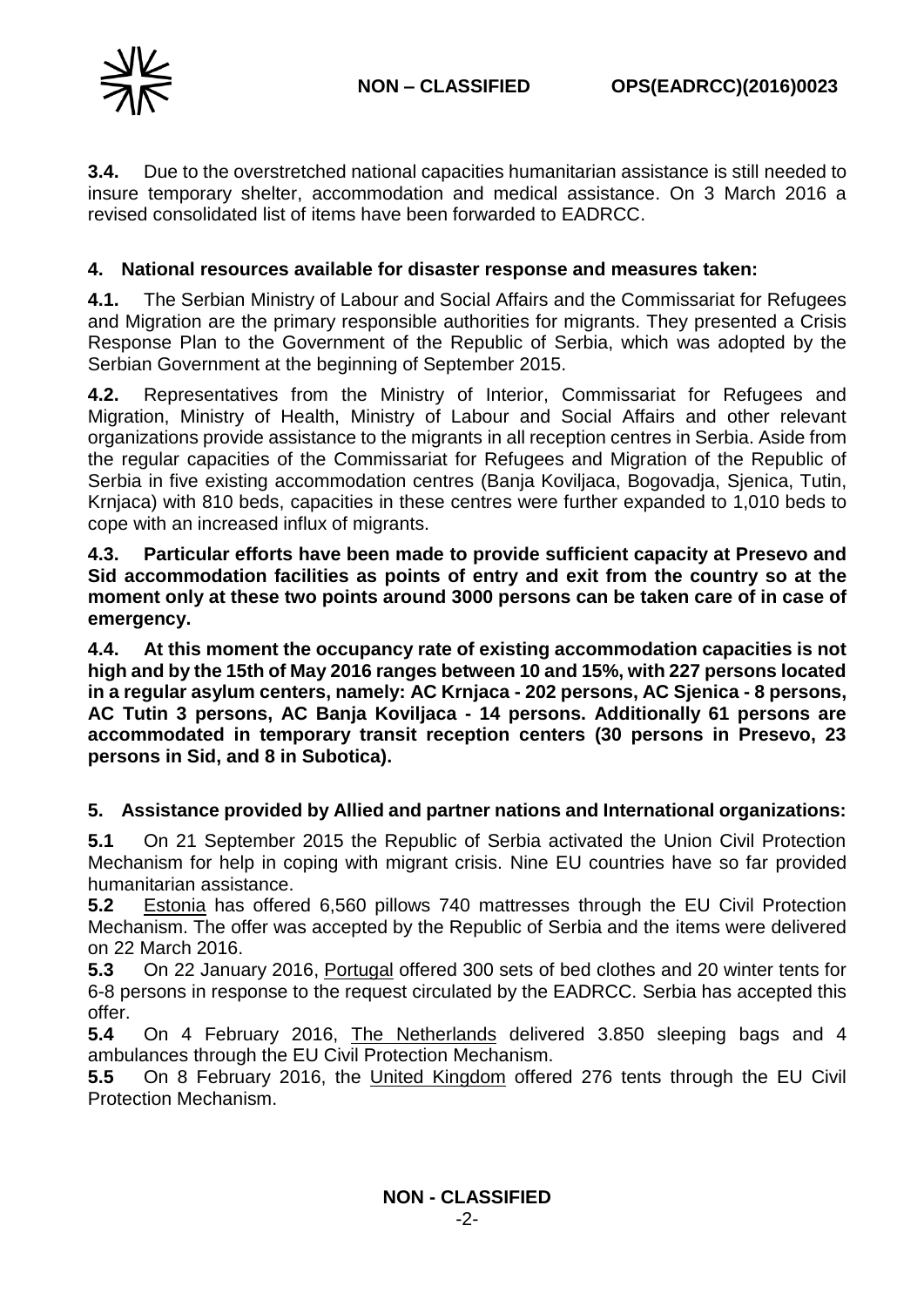

**5.6** The United States has provided two shipments of humanitarian supplies to the Serbian Red Cross to support Serbia. These deliveries, made on 26 January and 1 February 2016 included:

| No.            | Item                         | Quantity  |
|----------------|------------------------------|-----------|
| 1              | Generators (30kW)            | 4         |
| $\overline{2}$ | Tents                        | 36        |
| 3              | <b>Mattresses</b>            | 64        |
| 4              | Sleeping bags (extreme cold) | 400       |
| 5              | Cots                         | 125       |
| 6              | Space heaters                | 50        |
| $\overline{7}$ | <b>Blankets</b>              | 88        |
| 8              | Folding chairs               | 3         |
| 9              | Folding table                | 4         |
| 10             | <b>Food Trays</b>            | 163       |
| 11             | Trash cans                   | 115       |
| 12             | Solid waste bags             | 206 boxes |
| 13             | <b>Bath towels</b>           | 600       |
| 14             | Infant strollers             | 2         |

**5.7. On 29 April 2016, in response to the request circulated by the EADRCC Hungary offered:**

| No.            | Item                                              | Quantity |
|----------------|---------------------------------------------------|----------|
| 1              | rubber protective masks                           | 100000   |
| $\overline{2}$ | CAOSEPT 110 ml hand sanitizer                     | 5000     |
|                | gels                                              |          |
| 3              | BRADOCLEAR 5I<br>surface                          | 119      |
|                | disinfectants                                     |          |
| 4              | latex protective gloves (XL and $S$   30000/30000 |          |
|                | size)                                             |          |
| 5              | kit of medical items for 10 000                   | 1        |
|                | people for 3 months                               |          |
| 6              | kits of medical items for 1000                    | 10       |
|                | people for 3 months                               |          |

#### **6. The requirements for international assistance have been reviewed by the Serbian Authorities and the following items are still needed:**

| Revised List of Needs, as of 17 March 2016 |                           |                     |                    |                         |
|--------------------------------------------|---------------------------|---------------------|--------------------|-------------------------|
| No.                                        | <b>Items</b>              | <b>QTY Required</b> | <b>QTY offered</b> | <b>QTY still needed</b> |
|                                            | Bunk beds with mattresses | 4.000               |                    |                         |
| 2                                          | <b>Mattresses</b>         | 8.000               | 740                | 7260                    |
| 3                                          | Pillow                    | 8.000               | 6560               | 1440                    |
| $\overline{4}$                             | <b>Bed clothes</b>        | 8.000               |                    |                         |
| 6                                          | Protective gloves         | 30.000              |                    |                         |
| $\overline{7}$                             | Protective masks          | 20.000              |                    |                         |
| 8                                          | Rubber boot - knee high   | 5.000 pairs         |                    |                         |
| 9                                          | Disposable raincoat (PVC) | 5.000               |                    |                         |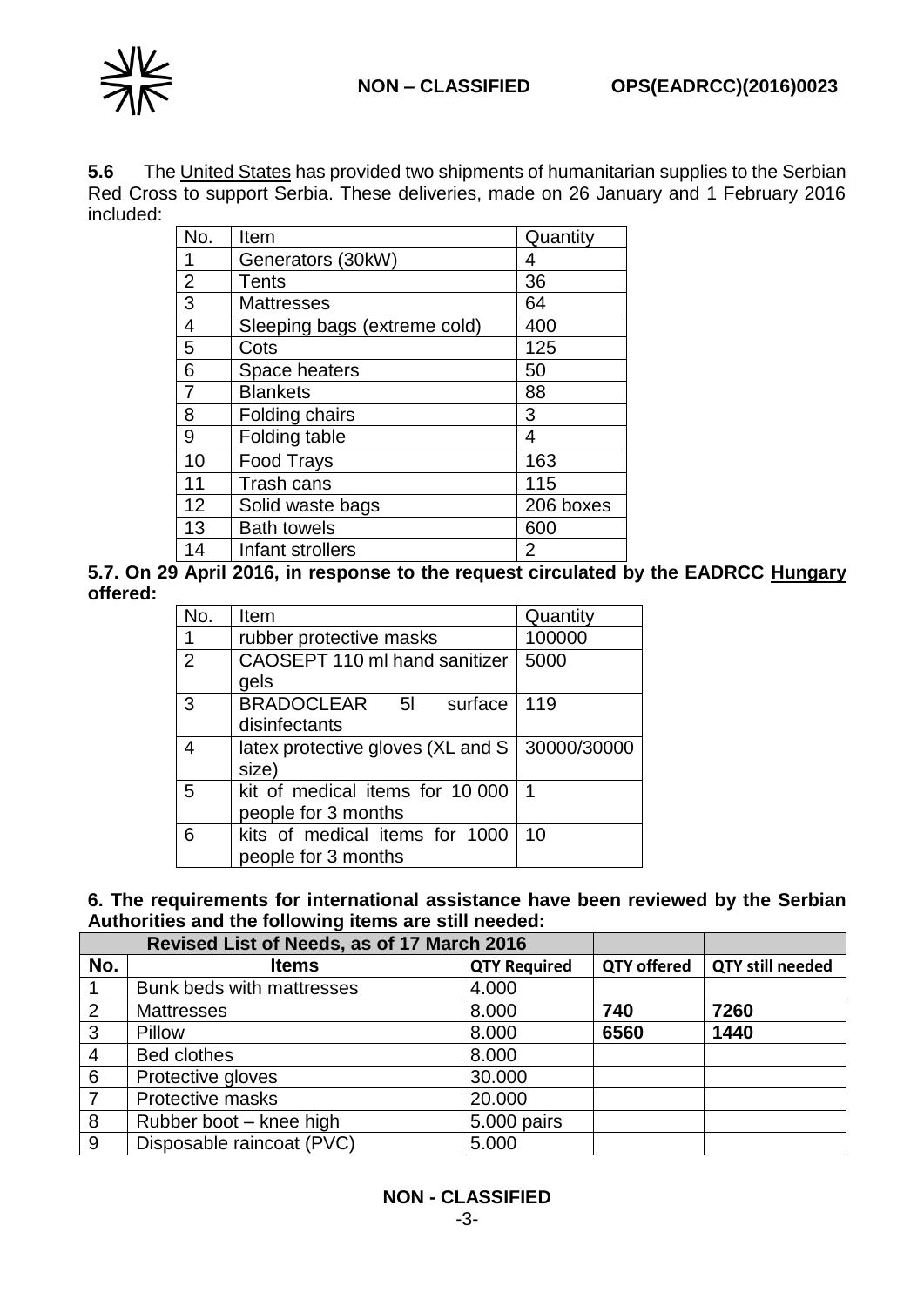

| 10 | <b>Hygienic Kits</b>                                            | 20.000                   |
|----|-----------------------------------------------------------------|--------------------------|
| 11 | Diesel generators min. 6kW                                      | 5                        |
| 12 | Mobile kitchen                                                  | 5                        |
| 13 | Sanitary container<br>(equipped<br>with<br>toilets and showers) | 5                        |
| 14 | 10 Person Tents                                                 | 10                       |
| 15 | <b>Rub Hall Tents</b>                                           | 6                        |
| 16 | <b>Mobile Steel Barriers</b>                                    | 500                      |
| 17 | Terrain 4x4 vehicles                                            | 5                        |
| 18 | Mini vans                                                       | 5                        |
| 19 | Train                                                           | locomotive +<br>6 wagons |

## **7. Points of Entry:**

Border crossings at Batrovci (CRO- SRB) and Horgoš (HU-SRB)



## **8. Recipient and Delivery point:**

- **8.1.** The recipient: the Commissariat for Refugees and Migration of the Republic of Serbia.
- **8.2.** The address of the Commissariat HQ that should be specified in a certificate of donation is: 4 Narodnih heroja Street, Belgrade 11070.
- **8.3.** Also if possible due to the request of Serbian customs administration the certificate of donation/ proforma invoice should include the exact quantity and value of donation in total sum as well as for single items.